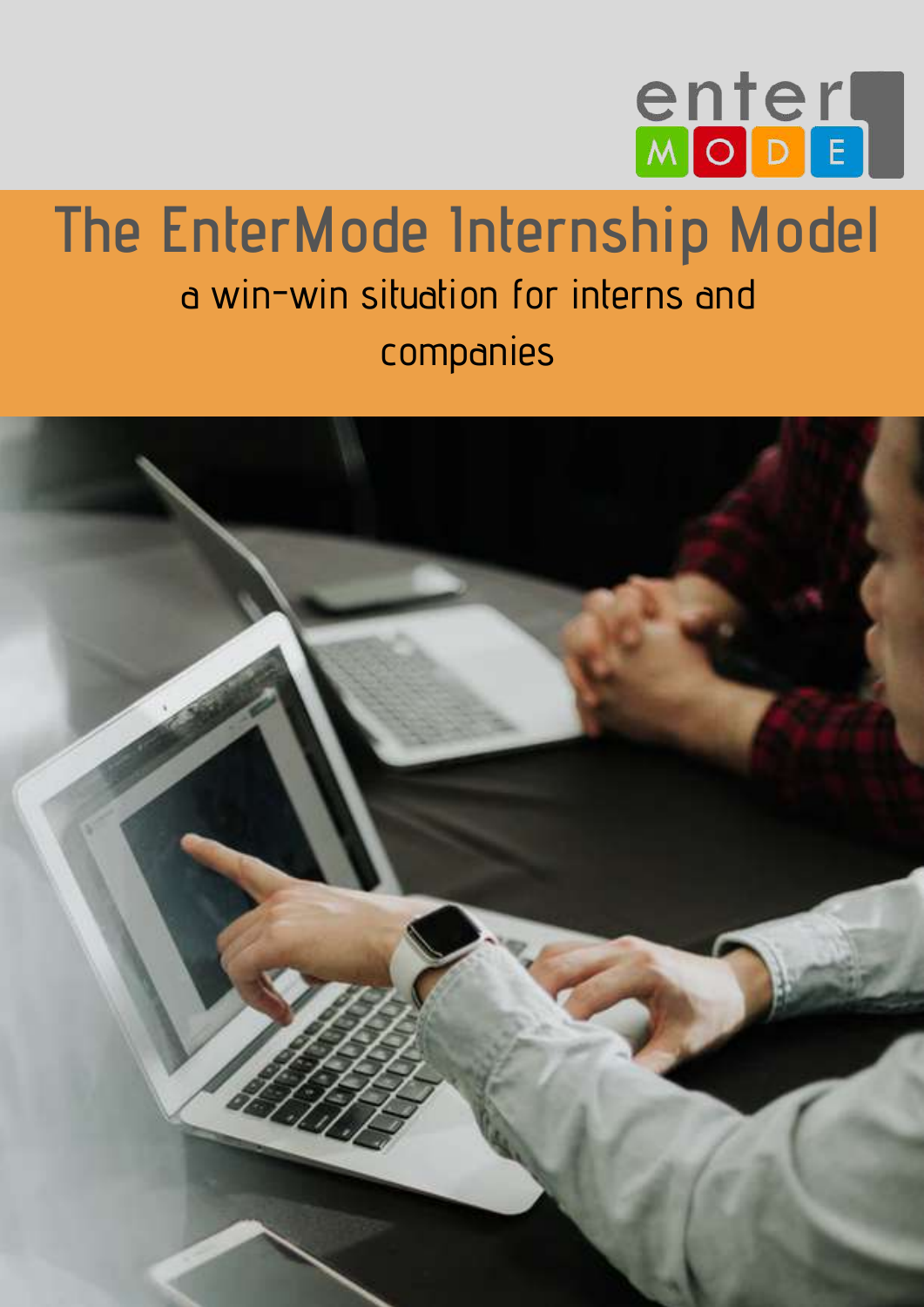

# WHY PARTICIPATE?

**Enter.Mode presents an innovative internship model**, connecting higher education to entrepreneurship.

Companies can draw significant benefits by getting involved, since collaboration with different Higher Education Institutes (HEIs) around Europe can attract students who can bring value to their operations and daily activities.

- The model can be complementary to existing programs;
- works as a blueprint for companies that wish to create their own internship program;
- $\bullet$  it is flexible, to suit the needs of the company;
- it can assist with building a pool of applicants with people that already have the skill set and business culture required;
- helps with workforce retention and increases loyalty to the company;.
- provides an opportunity for new executives to build their managerial skills;
- creates valuable connections with HEIs on a national and international level;
- allows greater knowledge and ideas exchange;
- it can help promote a company's public image and increase its reputation.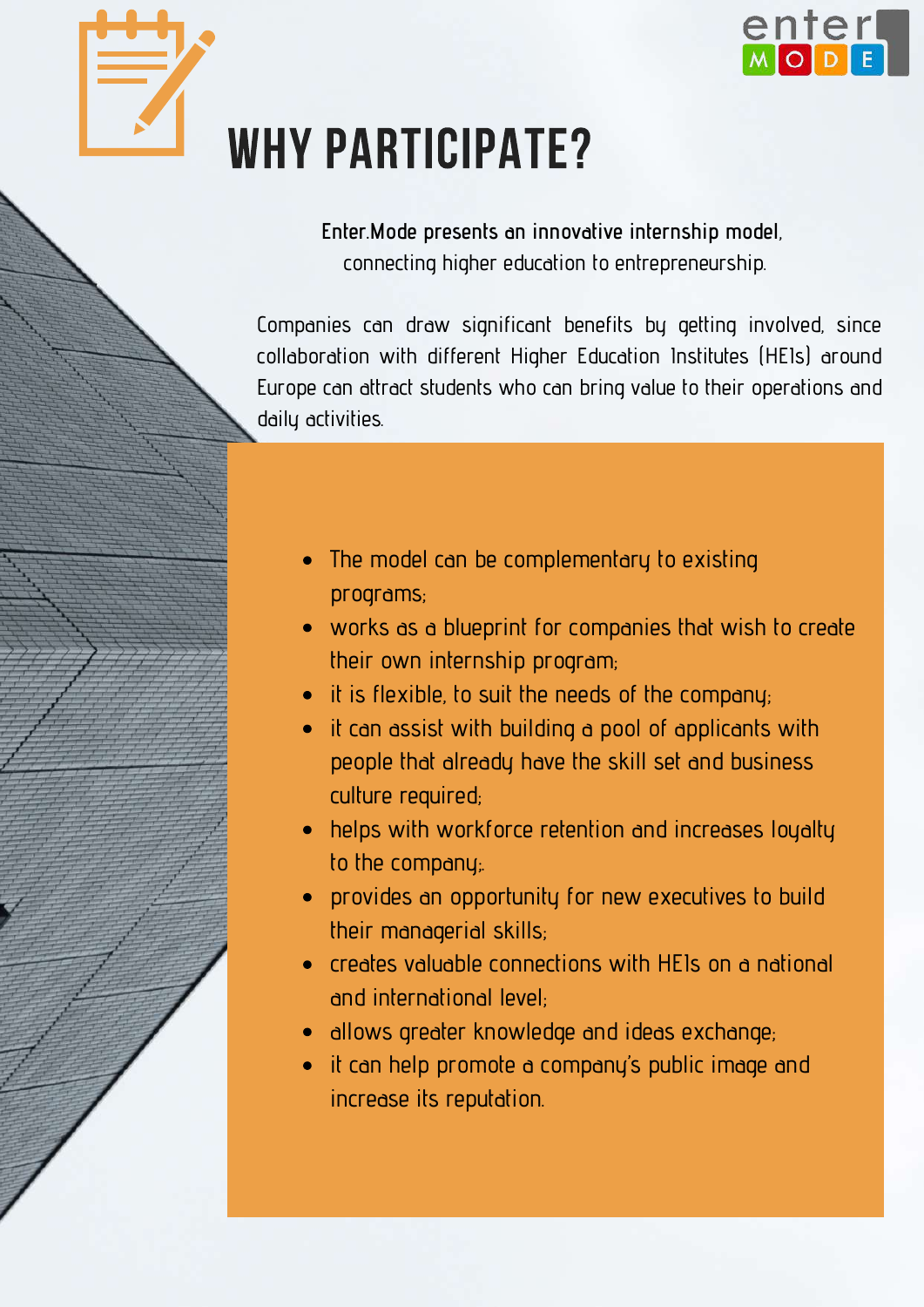# ENTER.MODE INTERNSHIP MODEL

Τhe **Enter.Mode** project aims to stimulate entrepreneurial skills of higher education and company trainers while developing a entrepreneurial mind-set and skills for students.

The Internship model for the acquisition of entrepreneurial skills by higher education students includes**:**



- challenge-based learning through means of internships in companies;
- hands-on learning of entrepreneurship skills through **serious gaming**, according to the **EntreComp framework**;
- micro-learning with the aid of social media;
- distributed social learning within **Communities of Practice**;
- organisational learning through the use of learning analytics;
- experimental learning across HEIs and companies.

### HEIs and Companies **PARTNERSHIP**

The companies will act as "incubators" to students and will help them develop their own ideas, based on a given challenge.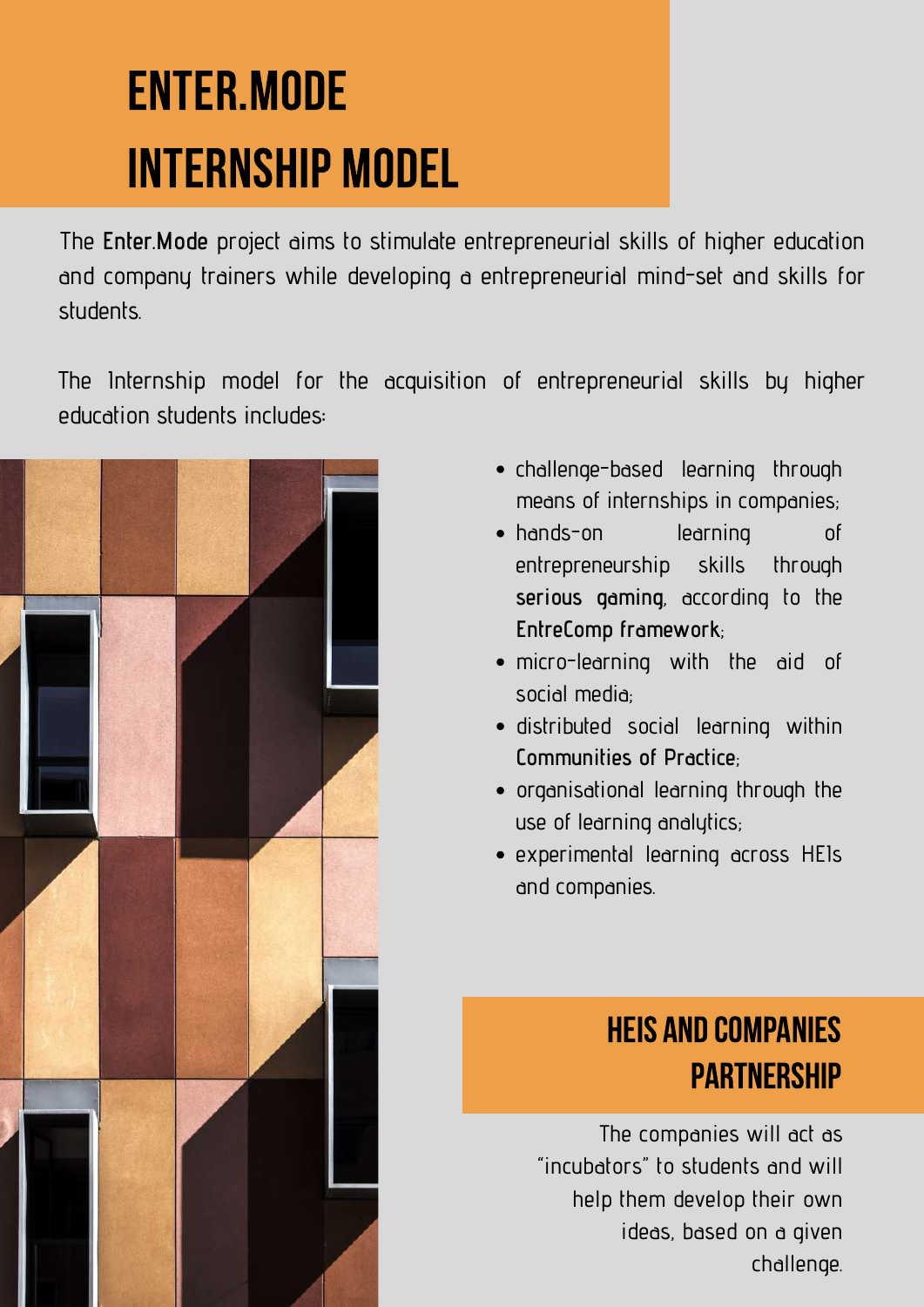

## THE ROLE OF higher education institutions

#### **Student:**

applies to the responsible office of his/her HEI. He/she will jointly define/agree the Internship Plan and form the challenge of the internship and sign the learning agreement together with the hosting company and the HEI. Then, he/she will work on the challenge given, while implementing the work plan and at the same time participating in the serious game. During the internship, he/she must also keep a log book of completed tasks, which will be monitored by the company mentor. At the end of the internship, the student will take part in the final assessment of the internship and produce the final report.





#### **HEI Administration officer:**

responsible for attracting participants from both sides, for preparing all necessary paperwork including a Memorandum of Understanding (MoU), for supporting the matching of students with companies and administratively managing the internship. Also, provides an overall advice or training to the mentors .

### **Academic responsible:**

defines the selection criteria for participants (i.e. students and companies), provides feedback (and approval) to the learning plan and participates in the assessment of each specific internship implemented and the internship programme in total.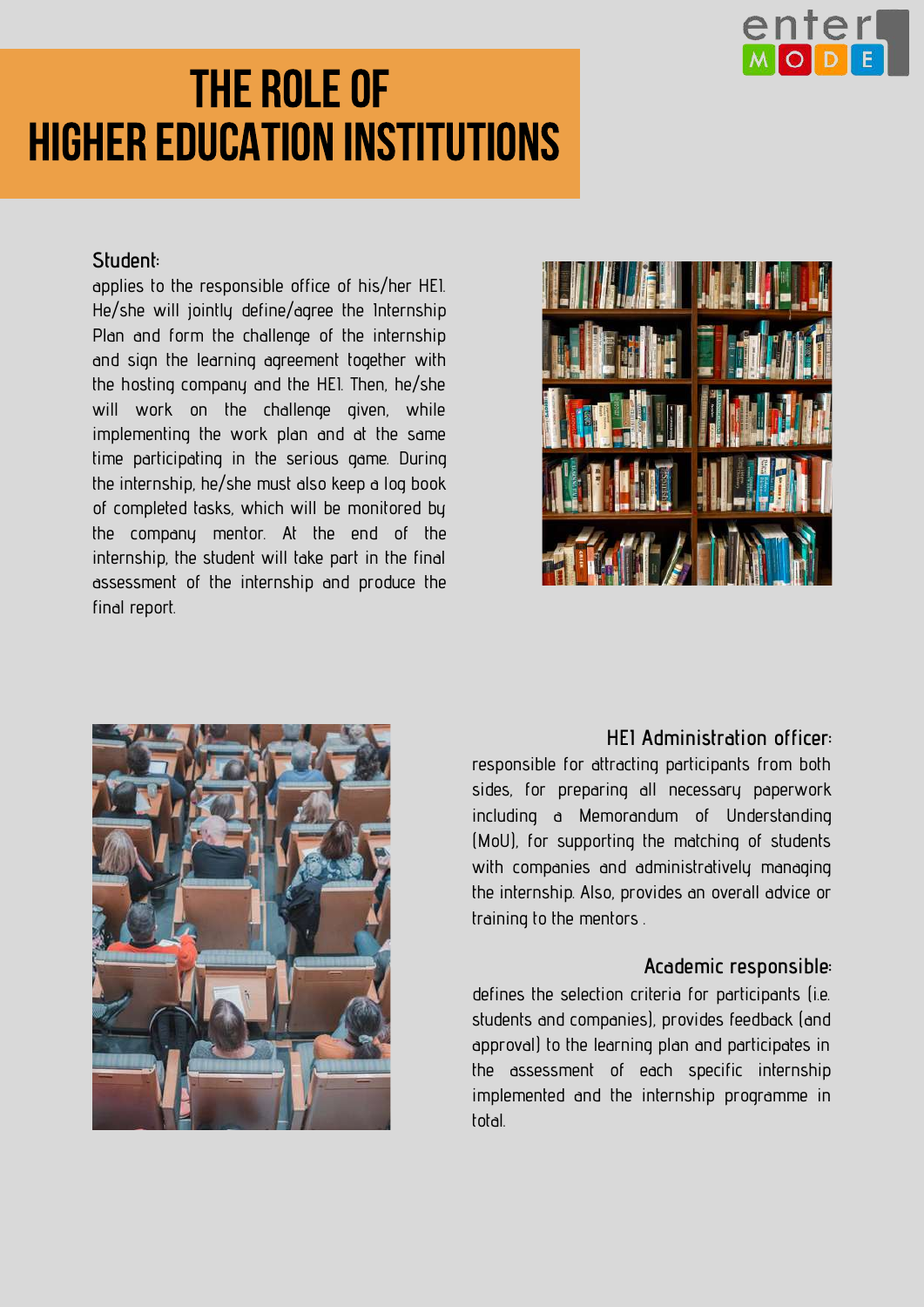## **THE ROLE OF COMPANIES**

#### **Mentor:**

responsible for supporting the student in all steps of his/her internships, starting from the initial definition of the challenge (to be approved by the HEI Academic Responsible) and continuing on all subsequent monitoring and advising steps.





#### **HR Responsible:**

responsible for liaison with HEI, offers internship positions for students, defines selection criteria and prepares all necessary paperwork from the company's side. When a student is selected, he/she must sign the learning agreement and provide the necessary resources (human, data, infrastructure, etc.) for implementing the internship.

### **INTERNSHIP MODEL PHASES**

**Engagement phase:** the matching between intern and company and the definition of the challenge, by all parties involved.

**Investigation phase:** the student with the support of the company mentor starts working on the defined challenge, finds the required resources and defines the action plan.

**Into action phase**: the student implements the action plan and finalises his/her project. At the end of this phase, there is a final assessment.